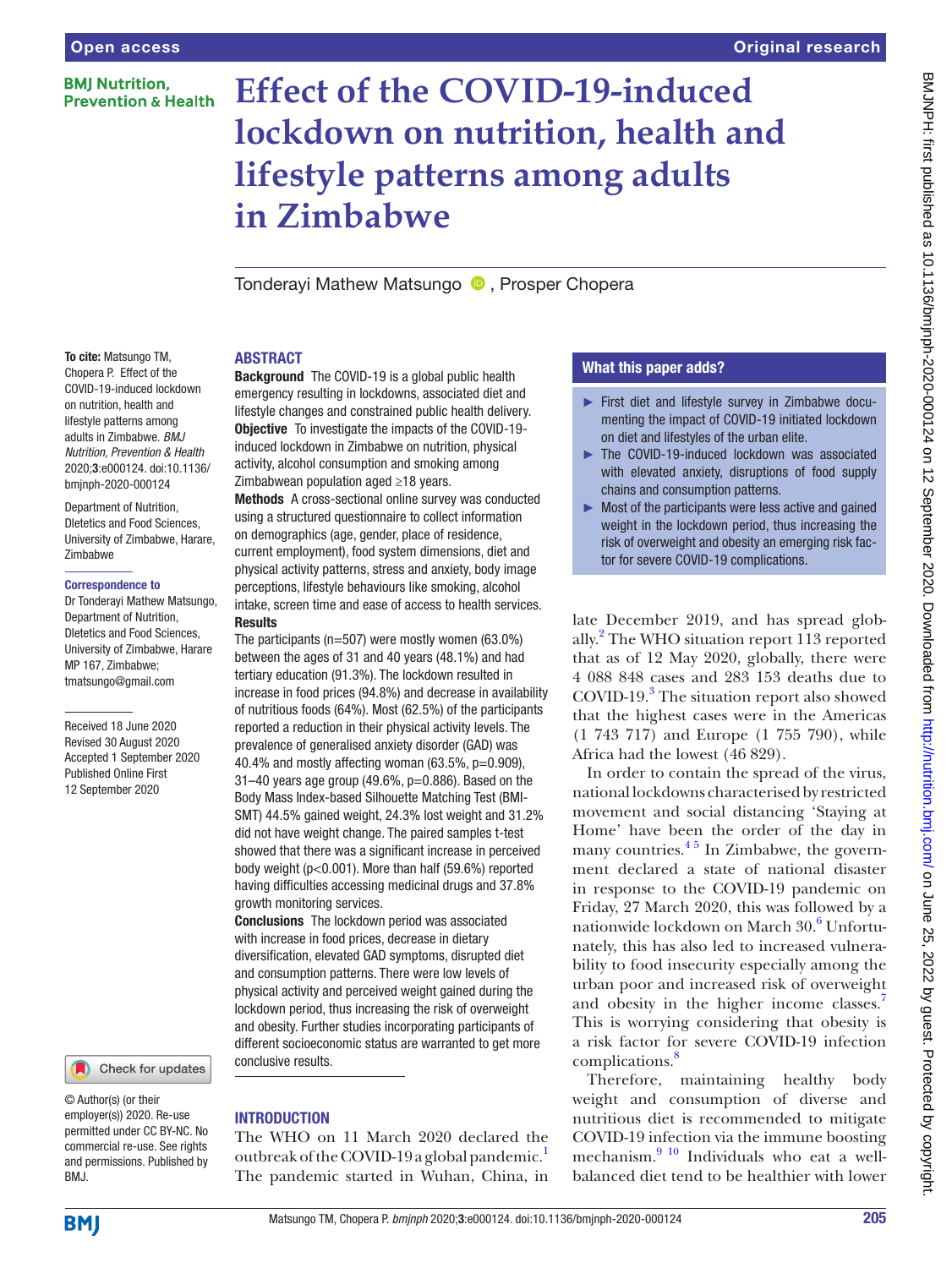risk of obesity and associated complications. In addition, they will have stronger immune systems and reduced risk of contracting infectious diseases like COVID-19.<sup>11</sup><sup>12</sup>

Although, the lockdown restrictions have their benefits in 'flattening the curve', they also have potential downsides such as increased stress, reduced physical activity, limited availability and access to diverse nutritious foods and health services. $13 \frac{14}{11}$  In addition, lockdown-related stress and anxiety has potential to trigger compensatory hyperphagia 'carbohydrate cravings' resulting in increased energy intake, thus giving rise to a dangerous vicious cycle.<sup>11 15</sup> Unfortunately, this food craving is often associated with the increased risk of developing obesity and cardiovascular diseases and has also been linked with increased risk of more serious complications of COVID- $19.1617$ 

The COVID-19-induced lockdowns are normally characterised with restricted movements and disrupted food supply and accessibility in most settings. Specifically, the COVID-19 control measures and travel restrictions may compromise the ability to maintain physical activity and healthy lifestyles including reduced consumption of diverse and nutritious diets. Although not clearly understood, this can have implications on health and nutrition outcomes. Therefore, this study was designed to investigate the impacts of the COVID-19-induced lockdown in Zimbabwe on nutrition, physical activity and lifestyle patterns among adults in Zimbabwe.

#### **METHODS**

#### Study design, setting and participants

The nationwide descriptive cross-sectional study was carried out by a nutrition team from the University of Zimbabwe, using a web-survey (SurveyMonkey, California, USA), from 11 to 25 May 2020. A short online questionnaire was administered with mostly multiple-choice questions and some open-ended questions to capture additional observations. This was a rapid appraisal of the perceptions of adults aged 18 years and above (n=507) regarding the effect of COVID-19 induced lockdown on nutrition, health and lifestyle indicators in the 10 provinces of Zimbabwe. The survey link was disseminated through institutional and private social networks (WhatsApp, Twitter, Facebook) and institutional mailing lists.

#### Data collection and tools

A self-administered online questionnaire was developed to collect data on demographics, socioeconomic factors and to explore the impact of COVID-19-induced lockdown restrictions on food system dimensions, diet and physical activity patterns, stress and anxiety, body image perceptions, lifestyle behaviours like smoking, alcohol intake, screen time (TV/ tablet/phone/laptop) and ease of access to health services. The survey was carried out using SurveyMonkey online platform; [http://www.survey](http://www.surveymonkey.com/)[monkey.com/,](http://www.surveymonkey.com/) which was accessible through any device

with internet connection.The survey was disseminated through partner organisations' mailing lists, institutional and private social media networks (WhatsApp, Twitter, Facebook and LinkedIn).

#### Physical activity and lifestyle changes

The perceptions of participants on the impact of COVID-19 on physical activity, screen time, smoking and alcohol consumption were assessed by asking the question: What do you perceive as the impact of the COVID-19 induced lockdown on your physical activity/screen time (TV/tablet/phone/laptop)/smoking/alcohol consumption? The responses were coded as follows: 1=less/ decreased, 2=same/did not change, 3=more/increased and 4=not applicable.

#### Lockdown and food access

In the context of this study, food referred to basic everyday foods that households buy from retail outlets and supermarkets. Foods from the basic food groups also known as 'everyday foods' provide the nutrients essential for life and growth. Regarding food prices, we were interested in the generic and broader perceptions of participants on the impact of COVID-19 lockdown on prices of basic everyday foods. This is important considering that food price hikes can have a strong impact on food affordability, hunger and undernourishment and dietary diversification.

#### Diversified diets

The online questionnaire had the following questions to assess the perceptions of participants regarding the impact of lockdown on their consumption patterns. (1) Has your diet or consumption patterns changed in the last 4 weeks of lockdown? The next set of questions assessed the impact of the COVID-19-induced lockdown (past 4 weeks) on the usual consumption of the following food groups selected based on the Food and Agriculture Organisation (FAO) food groups for assessing household and individual dietary diversity;<sup>18</sup> dark green leafy vegetables, other vitamin A-rich fruits and vegetables, other vegetables, other fruits, meat and meat groups, cereal breads and tubers, pulses, legumes, nuts and seeds, dairy products, eggs.[19](#page-7-9) The responses specific to each food group were coded as follows: 1=less/decreased, 2=same/ did not change, 3=more/increased and 4=not applicable.

#### Generalised anxiety disorder

We used the validated Generalised Anxiety Disorder-7 (GAD-7) scale to assess respondent's anxiety symptoms.<sup>[20](#page-7-10)</sup> Seven questions assessed the frequency of anxiety symptoms over the past 2weeks on a 4-point Likert scale ranging from 0 (never) to 3 (nearly every day) and the total score of GAD-7 ranged from 0 to 21, with increasing scores indicating more severe functional impairments as a result of anxiety. $20$  We adopted the cut-off (GAD total score of >9 points) previously used to define the presence of anxiety symptoms.[21](#page-7-11)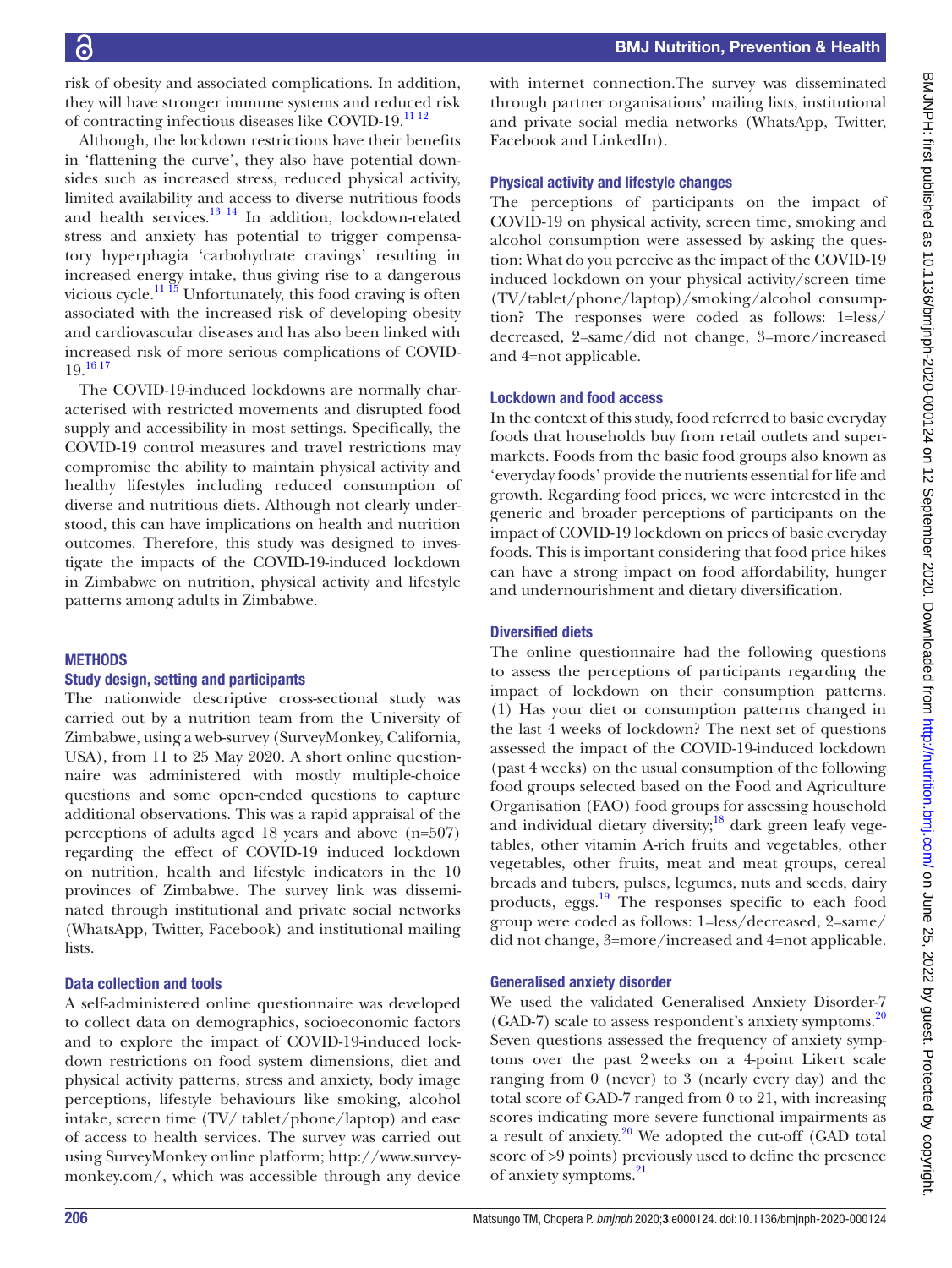#### Body image perceptions

The perceptions of before lockdown and current body images (4 weeks later) of the participants were assessed using the nine figural BMI-SMT.<sup>22</sup> The silhouettes are ranked from the thinnest to the heaviest body size and responses are recorded on a scale from 1 (thinnest) to 9 (heaviest). The Silhouette test was validated for use in populations of African descent.<sup>22, 23</sup> To assess respondents perceived ideal body size, participants were asked to select a matching figure that best represents how they looked like before the lockdown and how they were looking like the time of the interview. The BMI-SMT silhouette figures are equal in height and increase proportionally in size and are gender specific. In addition, the BMI-SMT provides a reliable and pragmatic method for quantifying body-image perceptions.<sup>22</sup>

#### Data analysis

Data collected were entered and analysed using SPSS V.20 (IBM, Armonk, New York, USA). The Shapiro-Wilk test and data visualisations via Q–Q plots were used to test for normality of data. Continuous data were presented as mean±SD, while categorical data were presented as frequencies and percentages. Pearson's  $\chi^2$  and Pearson correlation coefficient was used to explore associations for categorical variables and continuous variables, respectively. Paired samples t-test was used to test for difference in means across continuous normally distributed variables. Level of significance was set at p<0.05.

#### RESULTS

#### Characteristics of the participants

On 25 May 2020, the online survey was stopped, and the collected data were analysed based on the Helsinki ethical guidelines [24](#page-7-13) . In total, 507 participants took part in the survey after 2 declined to participate. Most of the participants were between the ages of 31 and 40 years and were women (63.0%) and had tertiary education (91.3%). Most of the participants were employed in the formal sector (73.9%), and most were from Harare (60.5%). Almost all the participants (95.5%) said they did not receive government assistance during the lockdown period. Of those who did receive some form of assistance, 2.5% received food handouts and 2% received financial assistance [\(table](#page-2-0) 1).

#### Lockdown and food access

[Figure](#page-3-0) 1 shows that the lockdown resulted in glaring increases in food prices. This was reported by 94.8% of the study participants. In addition, 64% reported a decrease in availability of diverse and nutritious foods, while 43.9% mentioned that the quality of foods sold in their areas had decreased. These results show a disturbing picture where food security of most households appears to be compromised due to extortionate prices, availability of less nutritious food choices with poor quality (possible safety concerns as well).

<span id="page-2-0"></span>

| <b>Table 1</b><br>Sociodemographic characteristics of the<br>participants            |        |               |  |  |  |
|--------------------------------------------------------------------------------------|--------|---------------|--|--|--|
| <b>Variable</b>                                                                      | n      | $\frac{0}{0}$ |  |  |  |
| Age category (years)                                                                 |        |               |  |  |  |
| $18 - 30$                                                                            | 117    | 26.0          |  |  |  |
| $31 - 40$                                                                            | 216    | 48.1          |  |  |  |
| $41 - 49$                                                                            | 69     | 15.4          |  |  |  |
| $50+$                                                                                | 47     | 10.5          |  |  |  |
| Gender                                                                               |        |               |  |  |  |
| Male                                                                                 | 166    | 37.0          |  |  |  |
| Female                                                                               | 283    | 63.0          |  |  |  |
| Highest education level attained                                                     |        |               |  |  |  |
| No formal education                                                                  | 2      | 0.4           |  |  |  |
| Primary (approximately 7 years)                                                      | 0      | 0.0           |  |  |  |
| O' level (approximately 11 years)                                                    | 26     | 5.8           |  |  |  |
| A' level (approximately 13 years)                                                    | 11     | 2.5           |  |  |  |
| Tertiary (colleges, polytechnic<br>and university)                                   | 410    | 91.3          |  |  |  |
| <b>Employment status</b>                                                             |        |               |  |  |  |
| Not employed                                                                         | 37     | 8.2           |  |  |  |
| Informal sector                                                                      | 51     | 11.4          |  |  |  |
| Formal sector                                                                        | 332    | 73.9          |  |  |  |
| <b>Students</b>                                                                      | 29     | 6.5           |  |  |  |
| Residence                                                                            |        |               |  |  |  |
| Urban province                                                                       | 328    | 73.1          |  |  |  |
| Rural province                                                                       | 121    | 26.9          |  |  |  |
| Lockdown support from<br>government, NGOs, religious<br>groups and or private sector |        |               |  |  |  |
| Yes                                                                                  | 20     | 4.4           |  |  |  |
| <b>No</b>                                                                            | 429    | 95.6          |  |  |  |
| If yes, specify:                                                                     |        |               |  |  |  |
| <b>Financial assistance</b>                                                          | 9      | 2.0           |  |  |  |
| Food handouts                                                                        | 11     | 2.5           |  |  |  |
| Grocery voucher                                                                      | 1      | 0.2           |  |  |  |
| Not applicable                                                                       | 428    | 95.3          |  |  |  |
| Number of people staying at home,<br>median and IQR                                  | 4(3:6) |               |  |  |  |

NGOs, non-governmental organisations.

#### Implications of lockdown on dietary diversity

The results show that  $96.6\%$  (n=490) of the participants reported that their diet and consumption patterns have changed during the COVID-19-induced lockdown. Concerning individual food groups, 57.8% of the participants stated that there was a decrease in consumption of 'other vitamin A-rich fruits and vegetables' [\(figure](#page-3-1) 2). There was also a decrease in the intake of 'other vegetables' (48.5%), 'other fruits' (64.9%), 'nuts and seeds'  $(45.0\%)$ , 'cereals breads and tubers'  $(41.1\%)$  and 'dairy products' (44.9%). Interestingly, we observed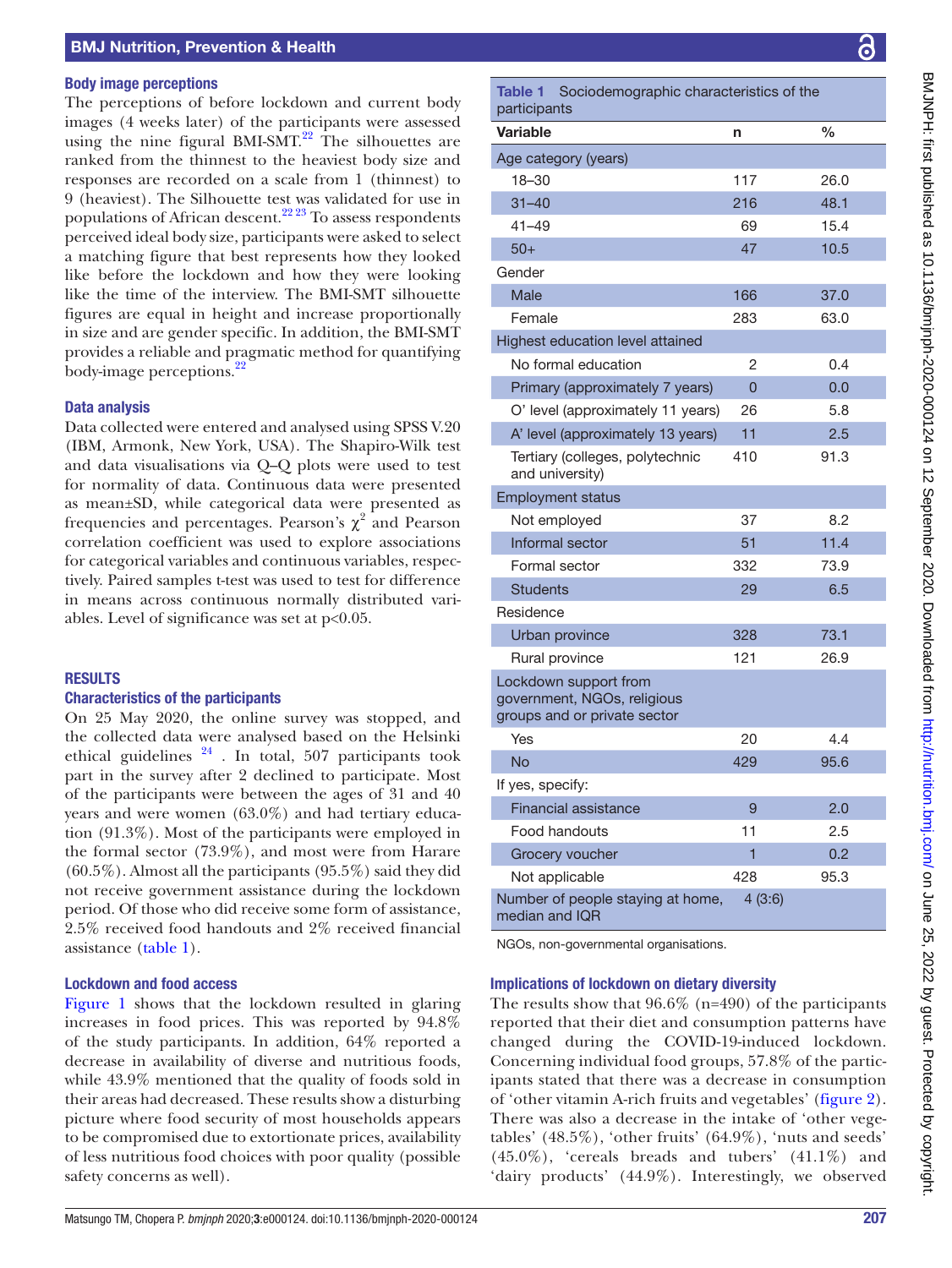

<span id="page-3-0"></span>Figure 1 Effect of COVID-19-induced lockdown on food prices, availability and diversity (n=438).

an increase in consumption of 'dark green leafy vegetables' (33.72%). However, 'egg' consumption largely remained the same (41.8%) as well as 'meat and meat group' (46.2%). The reported consumption patterns are reflective of a disrupted food system and prevailing food access restrictions during the lockdown. Overall, there appears to be a trend where consumption of nutritious foods was reduced, while alcohol consumption was high.

### Lifestyle-related habits change during the COVID-19-induced lockdown

[Figure](#page-3-2) 3 shows that most (76.4%) of the participants reported to having increased stress and anxiety, while 89.1% reported increased screen time spent on TV/ tablet/cell phone/laptop and 62.5% indicated that the lockdown resulted in reduction in their physical activity levels (62.9%). Surprisingly a relatively high proportion (46.7%) of the participants indicated that their alcohol consumption increased during the lockdown period. In addition, the participants also reported an increase in smoking (45.9%). The results show a disturbing trend of decreased physical activity, increased time spent on sedentary activities and relatively high proportion of participants who reported increase in alcohol intake and smoking.



<span id="page-3-1"></span>Figure 2 Effect of COVID-19-induced lockdown on consumption of various food groups (n=427).



BMJ Nutrition, Prevention & Health

<span id="page-3-2"></span>Figure 3 Physical activity and selected lifestyle indicators during the lockdown (n=421).

#### GAD and COVID-19

Concerning stress and anxiety, participants mostly reported that they were psychologically affected by the COVID-19 pandemic and associated lockdown restrictions ([figure](#page-3-3) 4). Specifically, 97.1% of the respondents testified that COVID-19 pandemic and lockdown restrictions had increased their stress and anxiety levels.

The prevalence of GAD in this study was 40.4% and mostly affected women (63.5%, p=0.909), 31–40 years age group  $(49.6\%, p=0.886)$  ([table](#page-4-0) 2). The Cronbach's alpha for the GAD scale in our study was 0.926, which indicates a high level of internal consistency for our scale with this study population. There was a significantly large level of physical inactivity among respondents and participants with GAD symptoms  $(71.5\%, p=0.030)$ . Majority of the respondents with GAD symptoms indicated that smoking increased (55.2%, p=0.133), screen time spent on TV, laptop, phone  $(92.5\%, p=0.062)$  also increased among participants with GAD symptoms. Although alcohol intake decreased (54%), we observed a non-significant association between GAD and alcohol intake in this study  $(p=0.898)$ .

The results show that those individuals who exhibited GAD symptoms had reduced intake of vitamin A-rich fruits and vegetables  $(69.1\%, p=0.005)$ , other vegetables (58.8%, p=0.001), other fruits (80.1%, p<0.001), meat and meats (54.9%, p=0.001), cereals, bread and tubers (56.7%, p<0.001), pulses and legumes (55.9%, p<0.001),



<span id="page-3-3"></span>Figure 4 Stress and anxiety during COVID-19-induced lockdown (n=409).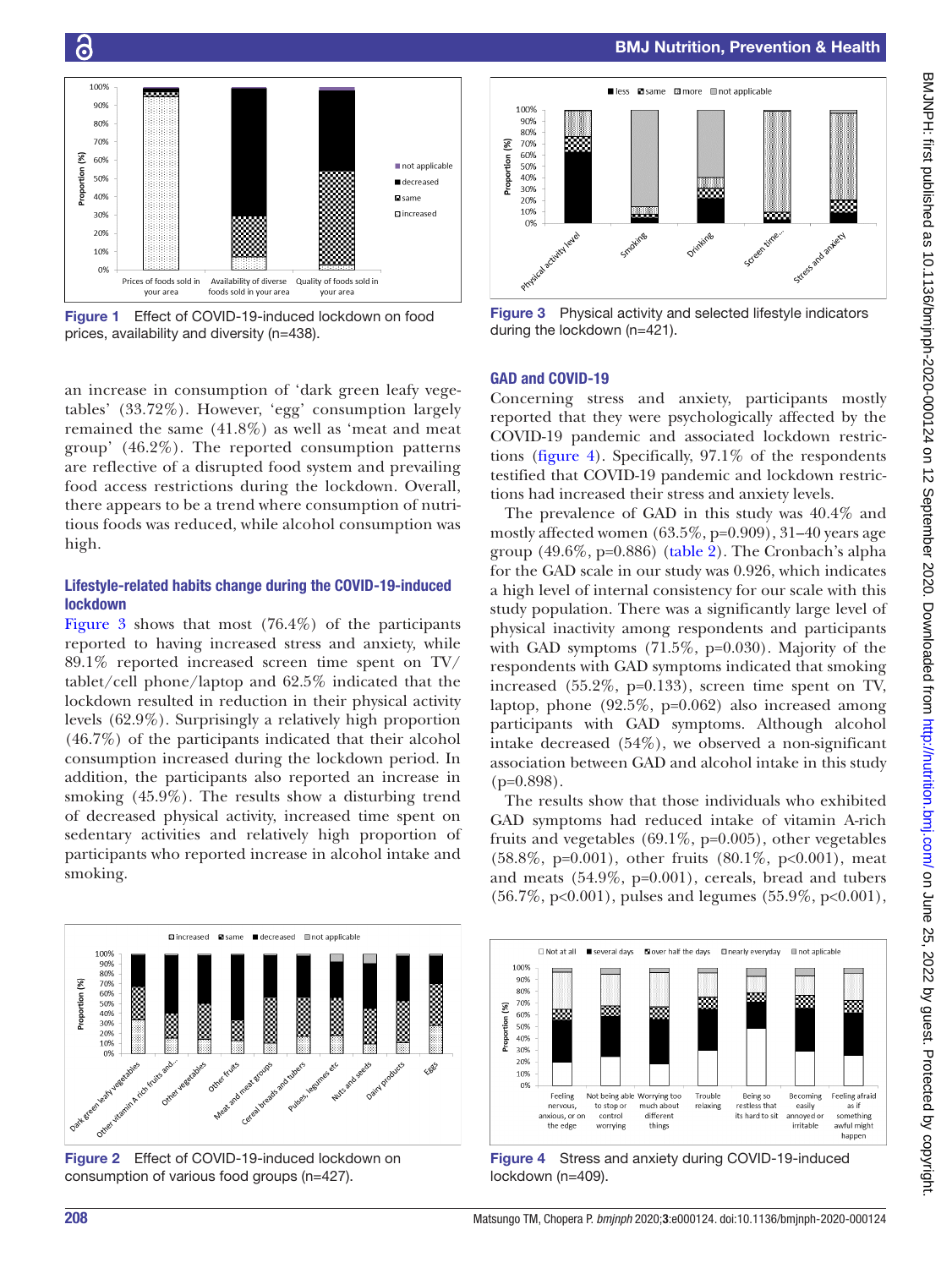## <span id="page-4-0"></span>Table 2 GAD and selected participant characteristics

|                                      | <b>Total</b> | n (%)      | und aynıptunla |          |
|--------------------------------------|--------------|------------|----------------|----------|
| Variable                             | n (%)        | <b>No</b>  | <b>Yes</b>     | P value* |
| Age category, years                  |              |            |                |          |
| $18 - 30$                            | 91(26.8)     | 52 (25.7)  | 39 (28.5)      | 0.886    |
| $31 - 40$                            | 167 (49.3)   | 99 (49.0)  | 68 (49.6)      |          |
| $41 - 49$                            | 47 (13.9)    | 30 (14.9)  | 17 (12.4)      |          |
| $50+$                                | 34 (10.0)    | 21(10.4)   | 13(9.5)        |          |
| <b>Sex</b>                           |              |            |                |          |
| Male                                 | 126 (37.2)   | 76 (37.6)  | 50 (36.5)      | 0.909    |
| Female                               | 213 (62.8)   | 126 (62.4) | 87 (63.5)      |          |
| Highest education level attained     |              |            |                |          |
| Primary and below                    | 16(4.7)      | 8(4.0)     | 8(5.8)         | 0.718    |
| O and A levels                       | 9(2.7)       | 5(2.5)     | 4(2.9)         |          |
| Tertiary                             | 314 (92.6)   | 189 (93.6) | 125 (91.2)     |          |
| <b>Employment status</b>             |              |            |                |          |
| Not employed                         | 29(8.6)      | 18(8.9)    | 11(8.0)        | 0.406    |
| Informal sector                      | 36 (10.6)    | 19(9.4)    | 17(12.4)       |          |
| Formal sector                        | 252 (74.3)   | 155 (76.7) | 97 (70.8)      |          |
| <b>Students</b>                      | 22(6.5)      | 10(5.0)    | 12(8.8)        |          |
| Residence                            |              |            |                |          |
| Urban province                       | 254 (74.9)   | 162 (80.2) | 92 (67.2)      | $0.007*$ |
| Rural province                       | 85 (25.1)    | 40 (19.8)  | 45 (32.8)      |          |
| Weight change (pre vs post lockdown) |              |            |                |          |
| Lost weight                          | 82 (25.3)    | 42 (21.8)  | 40 (30.5)      | 0.143    |
| Gained weight                        | 148 (45.7)   | 89 (46.1)  | 59 (45.0)      |          |
| Weight did not change                | 94 (29.0)    | 62 (32.1)  | 32 (24.4)      |          |

\*p Value based on Pearson's  $\chi^2$  test, \*significant at p<0.05.

GAD, generalised anxiety disorder.

nuts and seeds (60.8%, p=0.006), milk and dairy (60.3%, p<0.001), eggs (42.2%, p<0.001) compared with their less anxious counterparts.

#### Body weight and image perceptions

Almost half (48%) thought they had gained weight, while 25.8% and 25.5% thought they had lost weight and weight did not change, respectively. However, based on the nine figural BMI-SMT to determine perceived anthropometry, 44.5% gained weight, 24.3% lost weight and 31.2% did not have weight change. The average size before lockdown was 5.0±1.6 compared with 5.2±1.8 during lockdown. The paired samples t-test showed that there was a significant increase in perceived body size when comparing pre and during lockdown body size (p<0.001). Based on the BMI-SMT, we found that highest perceived weight gain during the lockdown was in the age group 31–40 years (48.9%,  $p=0.568$ ), women  $(62.6\%, p=0.062)$ , participants with tertiary qualifications (92.5%, p=0.533), formal sector employees (75.3%, p=0.107), and individuals who did not have GAD symptoms (60.1%, p=0.143).

#### Ease of access to health services

GAD symptoms

Over half (59.9%) said drugs and medication were not easily available during lockdown compared with 19.8% who said the drugs and medication were still easily available. Over half (58.6%) said doctor's appointments and review visits were not easily available and 7.97% said appointments and review visits were still easily available. Concerning immunisation and growth monitoring, 37.8% said this service was not easily available compared with 19% who mentioned that the services were still easily available [\(figure](#page-5-0) 5).

#### **DISCUSSION**

In the present study, we provided for the first-time data on the effect of the COVID-19 lockdown on nutrition, anxiety, physical activity and lifestyle patterns in Zimbabwe. However, there are still lots of unknowns concerning the COVID-19 pandemic that is still ongoing, BMJNPH: first published as 10.1136/bnjnph-2020-000124 on 12 September 2020. Downloaded from http://nutrition.bmj.com/ on June 25, 2022 by guest. Protected by copyright BMJNH: first published as 10.1136/bmjnph-2020-000124 on 12 September 2020. Downloaded from <http://nutrition.bmj.com/> on June 25, 2022 by guest. Protected by copyright.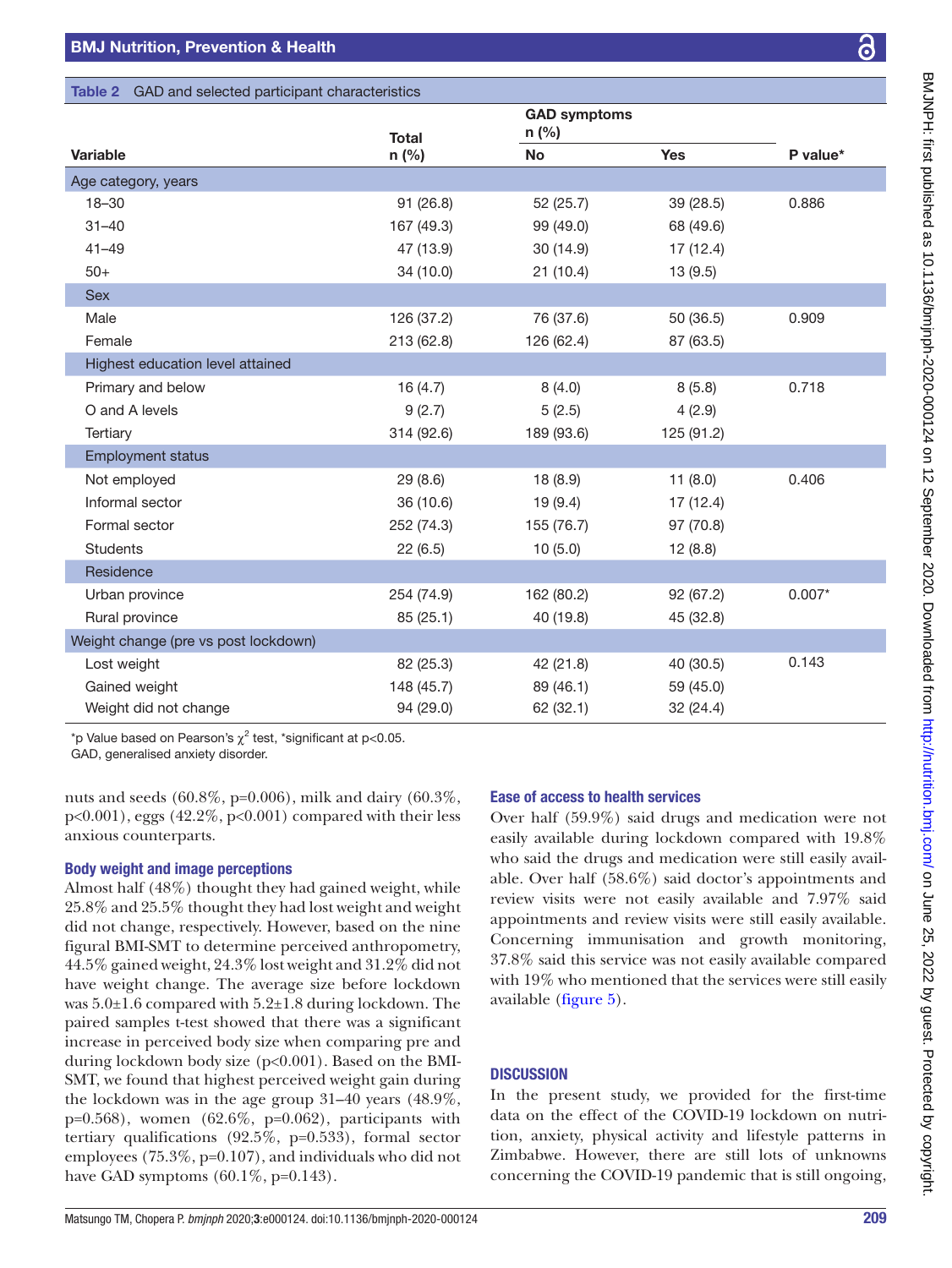

<span id="page-5-0"></span>Figure 5 Availability of medication and access to selected health services during lockdown (n=390).

thus, our data need to be confirmed and investigated in future population studies.

The lockdown period (4 weeks) was associated with increases in food prices and decrease in dietary diversification. The increases in food prices are reflective of the negative impact of COVID-19 and lockdowns on agriculture and food supply systems. $25$  This often results in artificial shortages, inflated prices and compromised food security and access to healthy food options particularly on the vulnerable low-income households. This is disturbing considering the importance of optimum nutrition for well-functioning immune system in these times of COVID- $19<sup>26</sup>$  $19<sup>26</sup>$  $19<sup>26</sup>$  Therefore, increases in food prices reduce access to diverse and nutritious foods, which ultimately makes it difficult for individuals to maintain thriving immune systems. Healthy diets help to avoid deficiencies of the nutrients that play an essential role in immune cell triggering, interaction, differentiation or functional expression.<sup>27</sup> Considering that there is currently no known cure, the Hippocrates 400 BC philosophy of, 'let thy food be thy medicine, and let medicine be thy food' is vindicated as consumption of varied and nutritious foods will guarantee a healthy immune system.<sup>28</sup>

Unfortunately, the current study also showed a disturbing picture of high alcohol consumption (46.7%) and decreased consumption of nutritious foods. It is tempting to speculate that the surge in alcohol use during the early days of the lockdown could have been due to increased stress during this period. There was heightened uncertainty, fear, job losses and loneliness (from social isolation) though this remains to be proven for our communities. $2930$  However, a more probable explanation, is the fact that, although bottle stores and night clubs were closed, there was no restriction on the sale of alcohol from supermarkets and liquor outlets in  $Zimbabwe.<sup>31</sup>$  This is contrary to the very strict no-alcohol policies that were enforced in other countries like South Africa.<sup>32</sup> The consumption of less diverse foods during the lockdown period is worrying, considering the role of nutritious foods in boosting immunity[.26 28](#page-7-15) Furthermore, alcohol consumption is linked with reduce immune

function among drinkers $33$  and risk of getting obese a known risk factor for developing severe COVID-19 symp $toms.<sup>817</sup>$ 

The effect of COVID-19 pandemic on nutrition and dietary intake goes beyond the individual and the community to reach national and global levels.<sup>27</sup> Therefore, there are crucial policy implications for national governments centred around the need to stop the spread of COVID-19 using lockdowns, and on the other side, the glaring need to prevent and deal with the negative impacts of such policy decisions on food security and livelihoods. According to Siche, the COVID-19 pandemic food demand and thus food security are greatly affected due to mobility restrictions, reduced purchasing power and with a greater impact on the most vulnerable population groups. It remains the responsibility of the governments to create a supportive policy environment to enhance the physical and mental health of individuals in the context of COVID-19 pandemic, without also neglecting the potential risk of 'lockdown associated obesity' during lockdowns. Naja and Hamadeh gave recommendations on how to provide nutrition demands in the context of COVID-19 using a multilevel framework for action adapted from the ecological model of health behaviour. There are economic arguments that prolonged lockdown is not sustainable in the long run, as this will lead to economic slump that ultimately creates negative health consequences 'poverty-infection complex', which create more non-COVID-19-related deaths than confinement would save from this disease. $34$  Governments are encouraged to make evidence and informed decisions to ensure responsible lockdown exit strategies.

The COVID-19-induced lockdown has resulted in disruptions in consumption patterns (96.6%) and elevated anxiety levels (40.4%). Regarding the implications of lockdown on diet and consumption patterns, participants reported a reduction in intake of fruits and vegetables except for 'dark green leafy vegetables'. This decrease is disturbing considering that WHO recommends an average consumption of 400 g of fresh fruits and vegetables per day will boost the immune system. Therefore, the observed increase in consumption of dark leafy vegetables is commendable and reflects the utilisation of home or backyard nutrition gardens that are common in most households in Zimbabwe.<sup>[35](#page-7-23)</sup>

In this study, the prevalence of GAD was 40.4% and mostly affecting women and the 31–40 years age group. Hence the finding that carbohydrate intake also decreased is surprising, considering that we expected this to increase due to the stress and sugar cravings in stressful lockdown conditions.<sup>16</sup> The current findings reveal that among participants with GAD symptoms, there was reduced physical activity and alcohol intake, while an increase in smoking and screen time (TV, laptop and phone). In addition, continuously hearing or reading about the COVID-19 can be stressful and can lead towards overeating, mostly sugary foods 'comfort foods'[.36](#page-7-24) A study in China also observed that constantly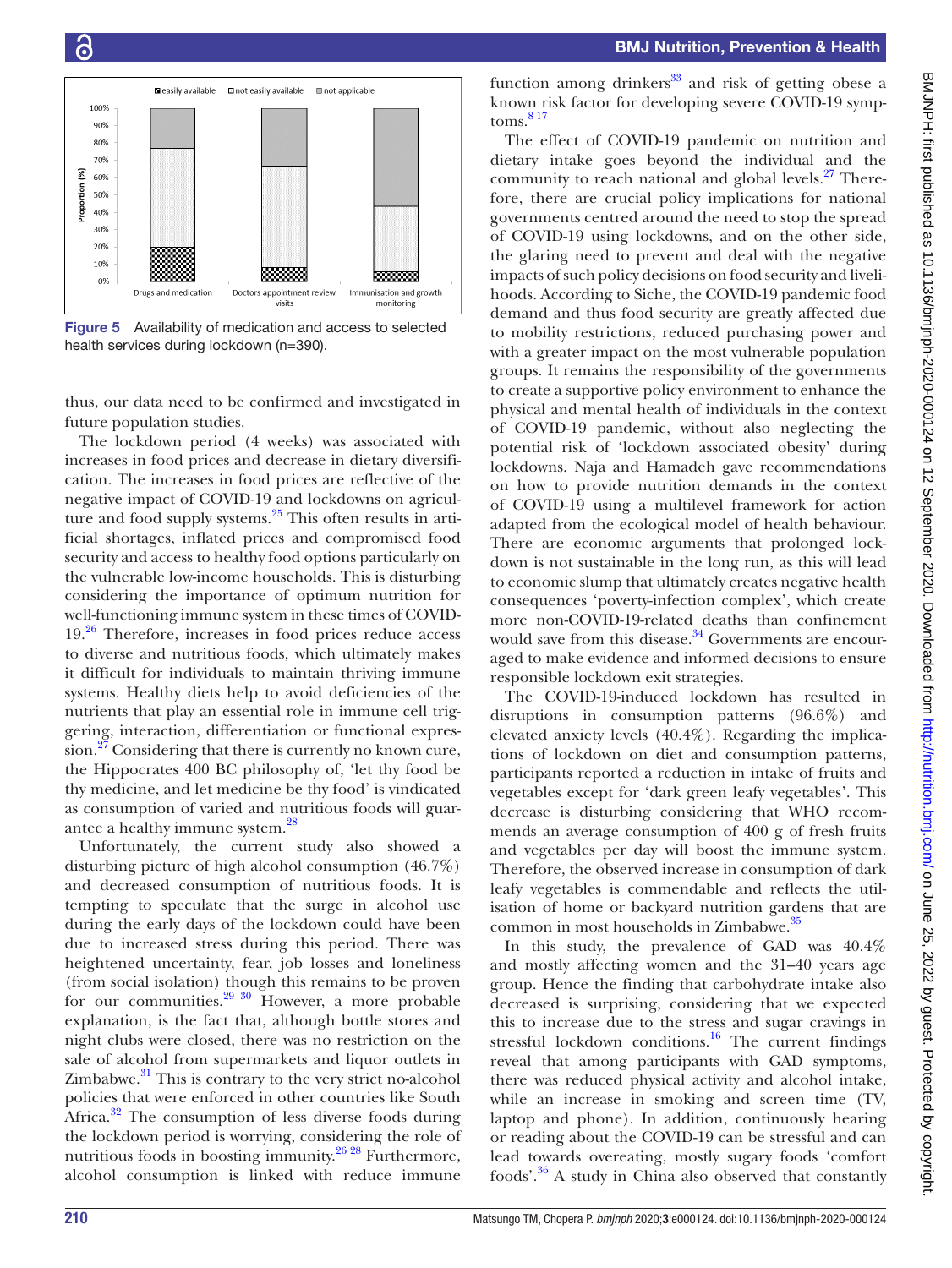#### BMJ Nutrition, Prevention & Health

thinking about COVID-19, particularly among younger people and healthcare workers, increases GAD symptoms and the risk of mental illness.<sup>37</sup>

With respect to physical activity, we observed that most of the participants were less active and gained weight in the lockdown period, thus increasing the risk of overweight and obesity. The perceived weight gain by participants was higher in women (p=0.062), participants with tertiary qualifications (p=0.533), formal sector employees  $(p=0.107)$ . These results paint a picture of the dangers of obesity-associated severe COVID-19 complications in typical formally employed persons with a tertiary qualification. Considering that there is growing evidence showing that obesity is a key risk factor in this crisis.<sup>8</sup> It is strongly recommended that individuals should increase physical activity levels and reduce the consumption of energy-dense 'junk' food that predisposes to weight gain and susceptibility to COVID-19. $38$  Thus, studies to investigate the impact of consumption of unhealthy diets and low physical activity and anxiety on the susceptibility to COVID-19 and recovery are warranted.

We reported reduction in access to medical doctors (58.6%), drugs (59.9%), immunisations and growth monitoring (37.8%) during the lockdown period. This has negative long-term implications as individuals will develop reluctance to access preventative health services. In addition, disruptions in drug supply chains are likely associated with defaulters on immunisation schedules among children and this may lead to future fatal outbreaks of preventable diseases such as measles polio and diphtheria.<sup>39</sup>

#### Limitations

The limitations of online surveys have been extensively discussed in the scientific literature. $4041$  However, equally important are papers that raised the importance of collecting useful data on the impacts of COVID-19 on various aspects to inform public policy. $37\frac{42}{12}$  Considering that COVID-19 has lots of unknowns, $43^{43}$  online surveys offer perfect opportunities to collect real-time data to monitor and understand the rapidly evolving COVID-19 epidemiology in various settings.[45](#page-7-30) The main limitation of the current study is that although our survey had respondents from all the 10 provinces of Zimbabwe, online surveys tend to be restricted to individuals with access to internet with potential under representation of people from lower socioeconomic groups and rural settings. However, due to the lockdown travel restrictions, the online survey was the only option to collect this critical dietary and physical activity data. Although the BMI-SMT has its limitations with respect to collective objective anthropometry data, in the current lockdown context, it remains a useful alternative. It is crucial that this rapid assessment went on at the most critical period of the COVID-19 pandemic, to inform programme and policy decisions. Interestingly, evidence is gathering indicating that web-based surveys are equivalent to conventional face to face interviews.<sup>4647</sup> There is growing concern that

COVID-19 could deepen food insecurity, malnutrition in Africa. Unfortunately, in our current study, we did not collect data to understand the different food groups and how they are affected by the hike in prices, this may have helped to clearly understand the impact of lockdown on food access and household food security issues.

#### **CONCLUSIONS**

The lockdown period was associated with increases in food prices and decrease in dietary diversification. In addition, the COVID-19-induced lockdown has resulted in disrupted consumption patterns and elevated GAD symptoms. Participants indicated that their physical activity levels decreased and perceived weight gain in the lockdown period, thus increasing the risk of overweight and obesity. However, there are still lots of unknowns concerning the COVID-19 pandemic, as such future studies incorporating participants of different socioeconomic status are warranted.

Acknowledgements First, we are very grateful to the respondents for accepting to join our rapid appraisal and for sharing their perspectives and insights into perceived effects of the COVID-19 in their communities. Great thank you to Ms Tavonga Muderedzwa for assistance in setting up the online poll.

Contributors Conception, design and data collection of study: TMM and PC, data curation: PC. Data analysis and/or interpretation of data: PC and TMM. Drafting the manuscript: TMM. Revising the manuscript critically for important intellectual content: PC. Resources: TMM and PC. All authors read and approved the final manuscript for submission.

Funding The authors have not declared a specific grant for this research from any funding agency in the public, commercial or not-for-profit sectors.

Competing interests None declared.

Patient consent for publication Not required.

Ethics approval The study was conducted based on the ethical principles of respect, justice and confidentiality summarised in the 2013 Declaration of Helsinki <sup>24</sup>. The study obtained ethical clearance from the Medical Research Council of Zimbabwe (MRCZ/B/1920). Electronic informed consent was obtained from all participants prior to completing the survey.

Provenance and peer review Not commissioned; externally peer reviewed.

Data availability statement The anonymised datasets used and/or analysed during the current study are available from the corresponding author on reasonable request. Please email: tmatsungo@gmail.com for data requests.

Open access This is an open access article distributed in accordance with the Creative Commons Attribution Non Commercial (CC BY-NC 4.0) license, which permits others to distribute, remix, adapt, build upon this work non-commercially, and license their derivative works on different terms, provided the original work is properly cited, appropriate credit is given, any changes made indicated, and the use is non-commercial. See: [http://creativecommons.org/licenses/by-nc/4.0/.](http://creativecommons.org/licenses/by-nc/4.0/)

#### ORCID iD

Tonderayi Mathew Matsungo<http://orcid.org/0000-0001-9836-7780>

#### <span id="page-6-0"></span>REFERENCES

- 1 Ghebreyesus TA. WHO Director-General's opening remarks at the media briefing on COVID-19-11 March 2020, 2020. Available: [https://](https://www.who.int/dg/speeches/detail/who-director-general-s-opening-remarks-at-the-media-briefing-on-covid-19-11-march-2020) [www.who.int/dg/speeches/detail/who-director-general-s-opening](https://www.who.int/dg/speeches/detail/who-director-general-s-opening-remarks-at-the-media-briefing-on-covid-19-11-march-2020)[remarks-at-the-media-briefing-on-covid-19-11-march-2020](https://www.who.int/dg/speeches/detail/who-director-general-s-opening-remarks-at-the-media-briefing-on-covid-19-11-march-2020)
- <span id="page-6-1"></span>2 Wang C, Horby PW, Hayden FG, *et al*. A novel coronavirus outbreak of global health concern. *[Lancet](http://dx.doi.org/10.1016/S0140-6736(20)30185-9)* 2020;395:470–3.
- <span id="page-6-2"></span>3 WHO. Coronavirus disease (COVID-19) situation report – 113, 2020. Available: [https://www.who.int/docs/default-source/coronaviruse/](https://www.who.int/docs/default-source/coronaviruse/situation-reports/20200512-covid-19-sitrep-113.pdf?sfvrsn=feac3b6d_2)